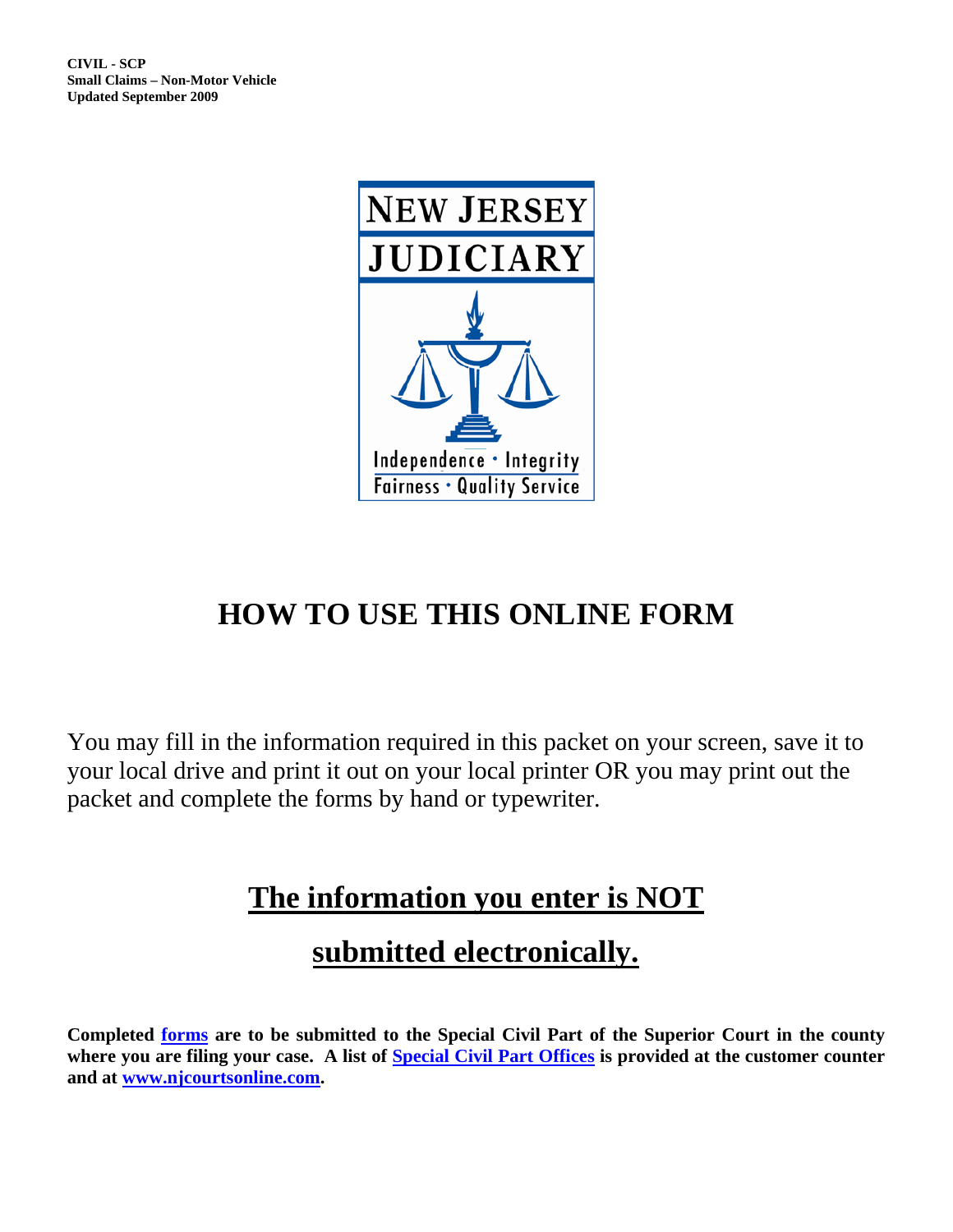

### **HOW TO SUE IN SMALL CLAIMS COURT NON - MOTOR VEHICLE CASE**

#### **SMALL CLAIMS COMPLAINT AND SUMMONS CONTRACT/TORT CASES ONLY**

#### **WHO SHOULD USE THIS PACKET?**

You **can use** this packet if a person or company owes you up to \$3,000 and you want to ask the court to order them to pay. You can also use this packet if you gave a landlord security deposit and it was not returned; in such circumstances, at its discretion, the court could award a total amount not to exceed \$5,000. **This packet cannot be used if your case involves a motor vehicle accident.** Some reasons you might sue a person or company:

 $\sim$  a person or company failed to comply with a written or oral contract;

**\_\_\_\_\_\_\_\_\_\_\_\_\_\_\_\_\_\_\_\_\_\_\_\_\_\_\_\_\_\_\_\_\_\_\_\_\_\_\_\_\_\_\_\_\_\_\_\_\_\_\_\_\_\_\_\_\_\_\_\_\_\_\_\_\_\_\_\_\_\_\_\_\_\_\_\_\_\_\_** 

- ⎯ you paid money as a down payment and want it returned;
- ⎯ your property was damaged or lost;
- merchandise you bought is defective;
- work you paid for was faulty or not completed;
- ⎯ you want to be paid for work you did;
- someone wrote you a bad check;
- ⎯ you gave a landlord a security deposit that was not returned; at its discretion, the court could award an amount not to exceed \$5,000.

You **cannot** use this form for:

- a malpractice claim against a doctor, dentist, or lawyer, or other professional;
- a claim for child support or alimony;
- $-$  a claim arising from a probate matter, a prerogative writ action or a claim for equitable relief;
- ⎯ or **a motor vehicle accident case in** Small Claims Court (ask for a special packet for that type of case.)

#### **NOTE: You must be at least 18 to file your claim. If you are under 18, your parent or guardian has to file the claim for you.**

NOTE: These materials have been prepared by the New Jersey Administrative Office of the Courts for use by selfrepresented litigants. The guides, instructions, and forms will be periodically updated as necessary to reflect current New Jersey statutes and court rules. The most recent version of the [forms](http://www.judiciary.state.nj.us/forms.htm) will be available at the county courthouse and on the Judiciary's Internet site [www.njcourtsonline.com.](http://www.judiciary.state.nj.us/) However, you are ultimately responsible for the content of your court papers.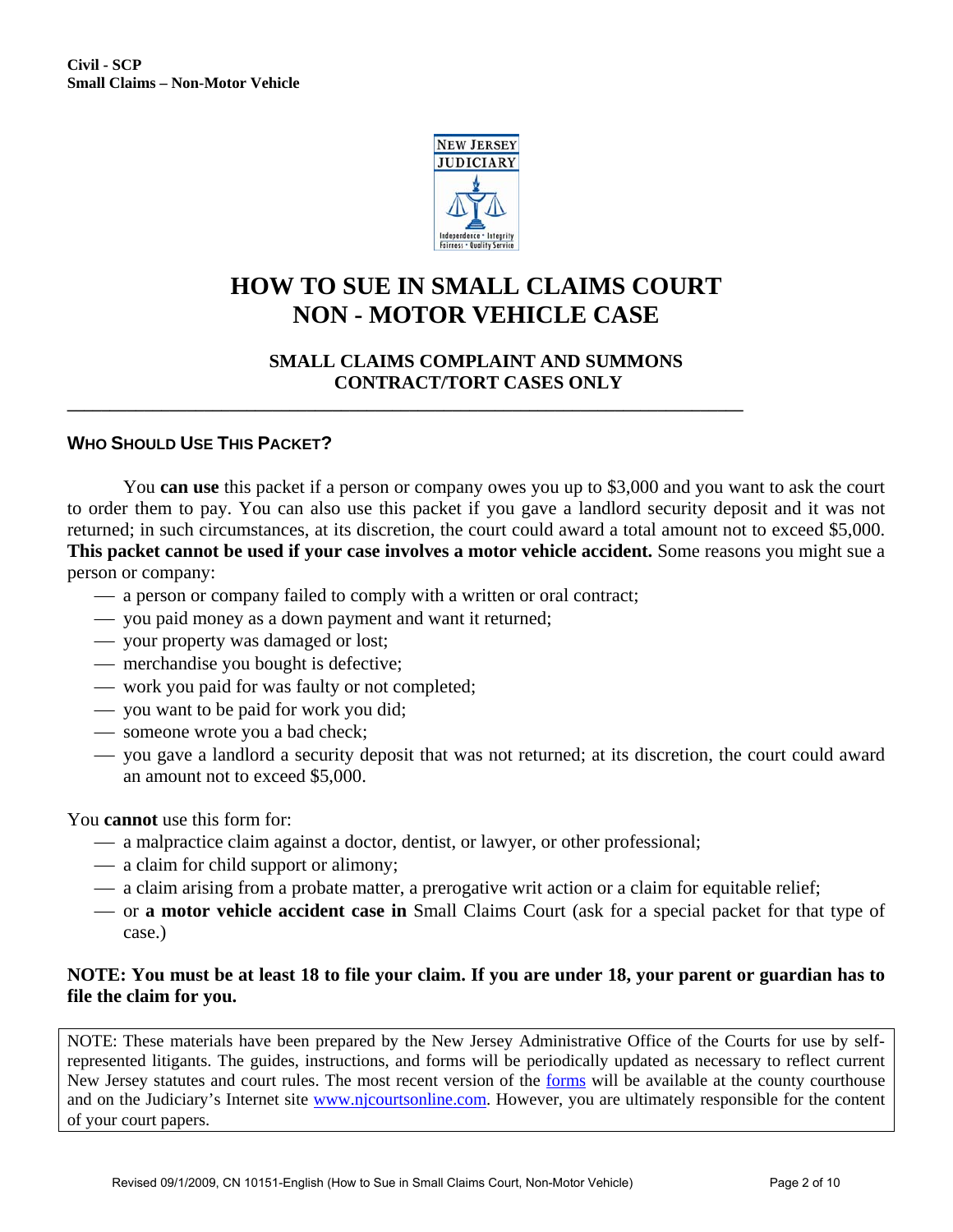### **THINGS TO THINK ABOUT BEFORE YOU REPRESENT YOURSELF IN COURT**

#### **GETTING A LAWYER**

The Small Claims Section is a court in which you may sue someone (the defendant) to collect a small amount of money that you believe is owed to you. Because procedures in Small Claims are simpler than in other sections of the court, people usually can file and present their cases relatively quickly and inexpensively, and often without an attorney.

#### **WHAT YOU SHOULD EXPECT IF YOU REPRESENT YOURSELF**

While you have the right to represent yourself in court, you should not expect any special treatment, help, or attention from the court. The following is a list of some things the court staff can and cannot do for you. Please read it carefully before asking the court staff for help.

- *We* can explain and answer questions about how the court works.
- *We can* tell you what the requirements are to have your case considered by the court.
- *We can* give you some information from your case file.
- *We can* provide you with samples of court forms that are available.
- *We can* provide you with guidance on how to fill out forms.
- *We can* usually answer questions about court deadlines.
- *We cannot* give you legal advice. Only your lawyer can give you legal advice.
- *We cannot* tell you whether or not you should bring your case to court.
- *We cannot* give you an opinion about what will happen if you bring your case to court.
- *We cannot* recommend a lawyer, but we can provide you with the telephone number of a local lawyer referral service.
- *We cannot* talk to the judge for you about what will happen in your case.
- *We cannot* let you talk to the judge outside of court.
- *We cannot* change an order issued by a judge.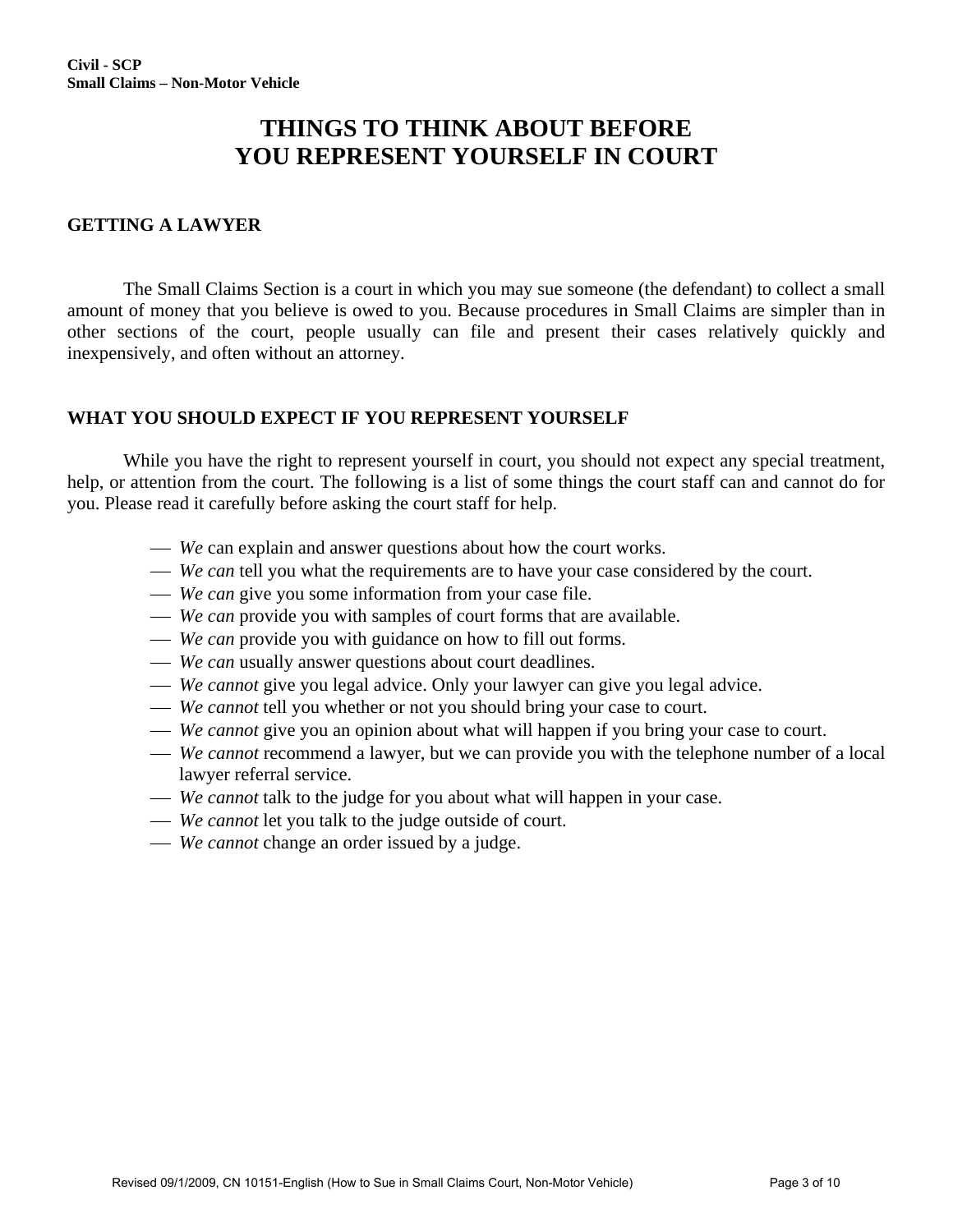## **DEFINITIONS OF WORDS USED IN THIS PACKET**

| <b>Certification:</b>                                                                                    | A <i>certification</i> is a written statement made to the court when you file papers with the<br>court, swearing that the information contained in the papers is true to the best of your<br>knowledge.                                             |  |  |  |
|----------------------------------------------------------------------------------------------------------|-----------------------------------------------------------------------------------------------------------------------------------------------------------------------------------------------------------------------------------------------------|--|--|--|
| <b>Complaint:</b>                                                                                        | A <i>complaint</i> is a document in which you briefly tell the court the facts in your case and<br>the relief you want the court to grant.                                                                                                          |  |  |  |
| Default:                                                                                                 | When the defendant does not appear in court to respond to the complaint or does not file<br>an answer, a judge may order in your favor. This is called a <i>default</i> . Also, if you do not<br>show up in court, the court may dismiss your case. |  |  |  |
| Defendant:                                                                                               | The <i>defendant</i> is the party who is being sued.                                                                                                                                                                                                |  |  |  |
| <b>File:</b>                                                                                             | To file means to give the appropriate forms and fee to the court to begin the court's<br>consideration of your request.                                                                                                                             |  |  |  |
| <b>Motion:</b>                                                                                           | A <i>motion</i> is a written request in which you ask the court to issue an order, or to change an<br>order it has already issued.                                                                                                                  |  |  |  |
| Order:                                                                                                   | An <i>order</i> is a signed paper from the judge telling someone they must do something.                                                                                                                                                            |  |  |  |
| Party:                                                                                                   | A party is a person, business, governmental agency, etc., involved in a court action.                                                                                                                                                               |  |  |  |
| <b>Plaintiff:</b>                                                                                        | The <i>plaintiff</i> is the party who starts the lawsuit.                                                                                                                                                                                           |  |  |  |
| <b>Return Date:</b>                                                                                      | This is the date the plaintiff and defendant are told to appear in court.                                                                                                                                                                           |  |  |  |
| <b>Service of Process:</b> Service of Process is the official delivery of the papers to the other party. |                                                                                                                                                                                                                                                     |  |  |  |
| <b>Summons:</b>                                                                                          | A summons is the paper that notifies the defendant that he or she is being sued and briefly<br>explains the steps they need to take once they have received this notice.                                                                            |  |  |  |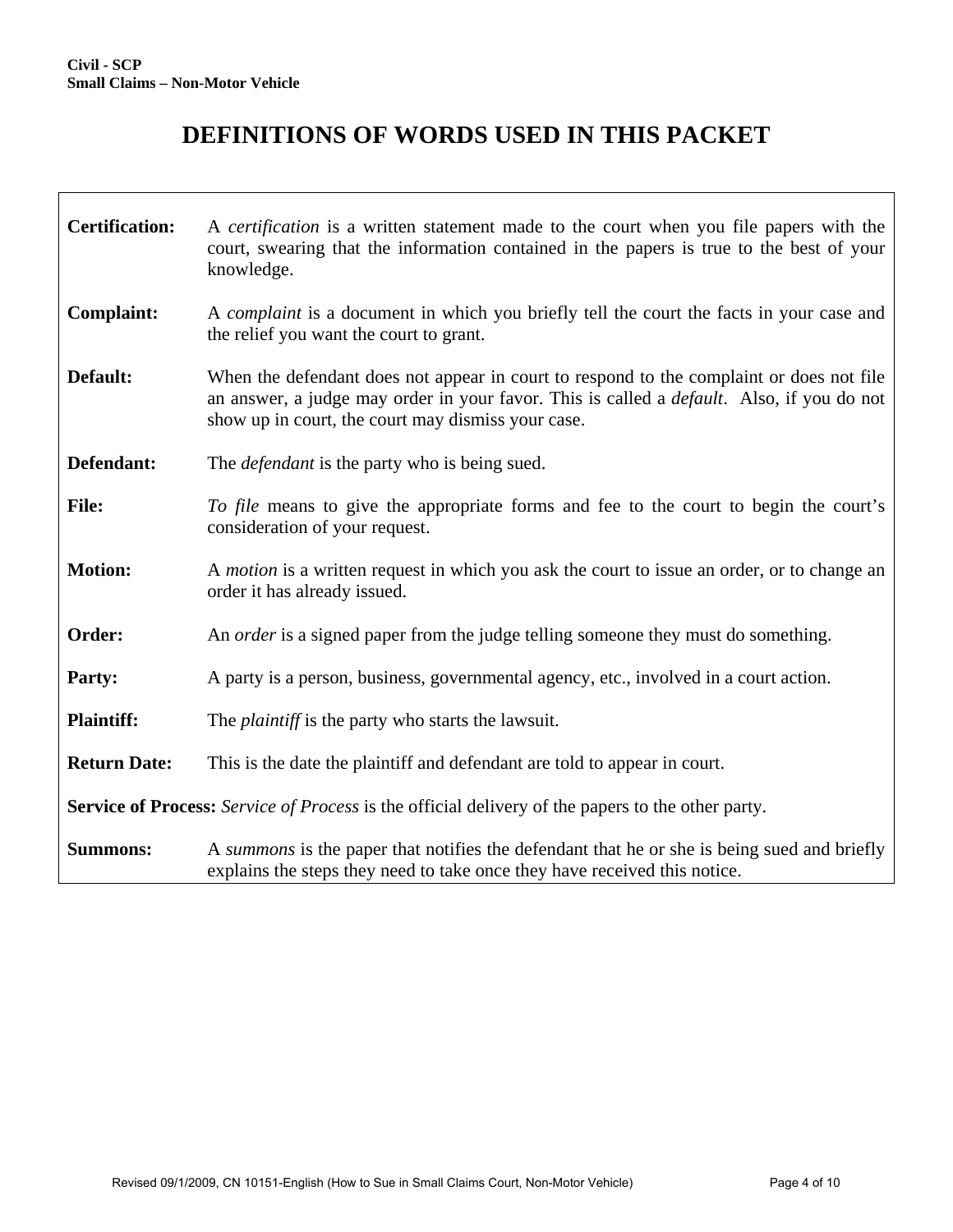#### **HOW TO SUE FOR AN AMOUNT OF MONEY UP TO \$3,000 (***SPECIAL CIVIL COMPLAINT AND SUMMONS - CONTRACT OR TORT CASE ONLY***)**

The numbered steps listed below tell you what forms you will need to fill out, and what to do with them.

Each form should be typed or clearly printed on "8 ½ x 11" white paper only. Forms may not be filed on a different size or color paper.

#### **8 STEPS FOR FILING YOUR SMALL CLAIMS COMPLAINT AND SUMMONS**

### **STEP 1: Fill out the** *SMALL CLAIMS COMPLAINT* **(FORM A)**

The *Small Claims Complaint* tells the court and the defendant the facts of the case and the things you want the defendant to do.

#### **STEP 2: Fill out page 2 of the** *SMALL CLAIMS SUMMONS* **(FORM B)**

The *Small Claims Summons* is delivered by the court to the defendant in the case (the person or company being sued). It puts the defendant on notice that you have filed a complaint against him or her. It also informs the defendant of the steps he or she must take to dispute the claim. Attach page 2 of the summons form and the filing fee to the complaint before mailing or delivering your papers to the court. Page 1 of the summons is a preprinted form that the court will attach when it delivers the summons to the defendant.

#### **STEP 3: Be sure that the papers can get to the defendant**

It is very important that you provide the court with the defendant's correct address. After you file your papers with the court, the court will then mail or deliver the papers to the defendant using the address you gave the court. If the address is correct and the defendant is served with the papers, then the court will notify both sides of a court date. If the defendant cannot be found at the address you provided, the court will notify you that the trial has been cancelled for that reason. You must then provide the court with another address and pay a reservice fee within 60 days of the date you filed the complaint or the case will be dismissed. It will be reinstated automatically if you can provide a valid address within one year.

#### **STEP 4: Attach the filing fee**

Make a check or money order payable to: *Treasurer, State of New Jersey.* 

#### **Plaintiff's Filing Fees:**

- \$22 for one defendant (\$15 Filing Fee and \$7 certified and regular mail Service Fee);

- \$9 for each additional defendant (\$2 Filing Fee; and \$7 certified and regular mail Service Fee).

#### **STEP 5: Where to file the** *SMALL CLAIMS COMPLAINT* **(FORM A)**

The complaint must be mailed or delivered to the Office of the Special Civil Part Clerk in the county where at least one defendant lives or, if the defendant is a business entity, in the county where its registered office is located or in any county in which it actually does business. If there is more than one defendant, the complaint can be filed in the county where any of the defendants live or, if a business entity, is located or does business. If none of the defendants live or do business in New Jersey, the complaint must be filed where the cause of the complaint occurred.

**Note:** A complaint for the return of a security deposit may be filed in the county where the landlord lives or where the landlord's property is located.

#### **STEP 6: Check your completed forms**

Check your forms and make sure they are complete. Remove all instruction sheets. Make sure you have signed the forms wherever necessary.

**CHECKLIST** - You must have all of the following items in this order:

Complaint (FORM A)

Summons (FORM B)

Filing fee in the form of check

or money order. Do not mail cash. You may use cash if you pay in person, but you should keep the receipt you get from the court staff for your records.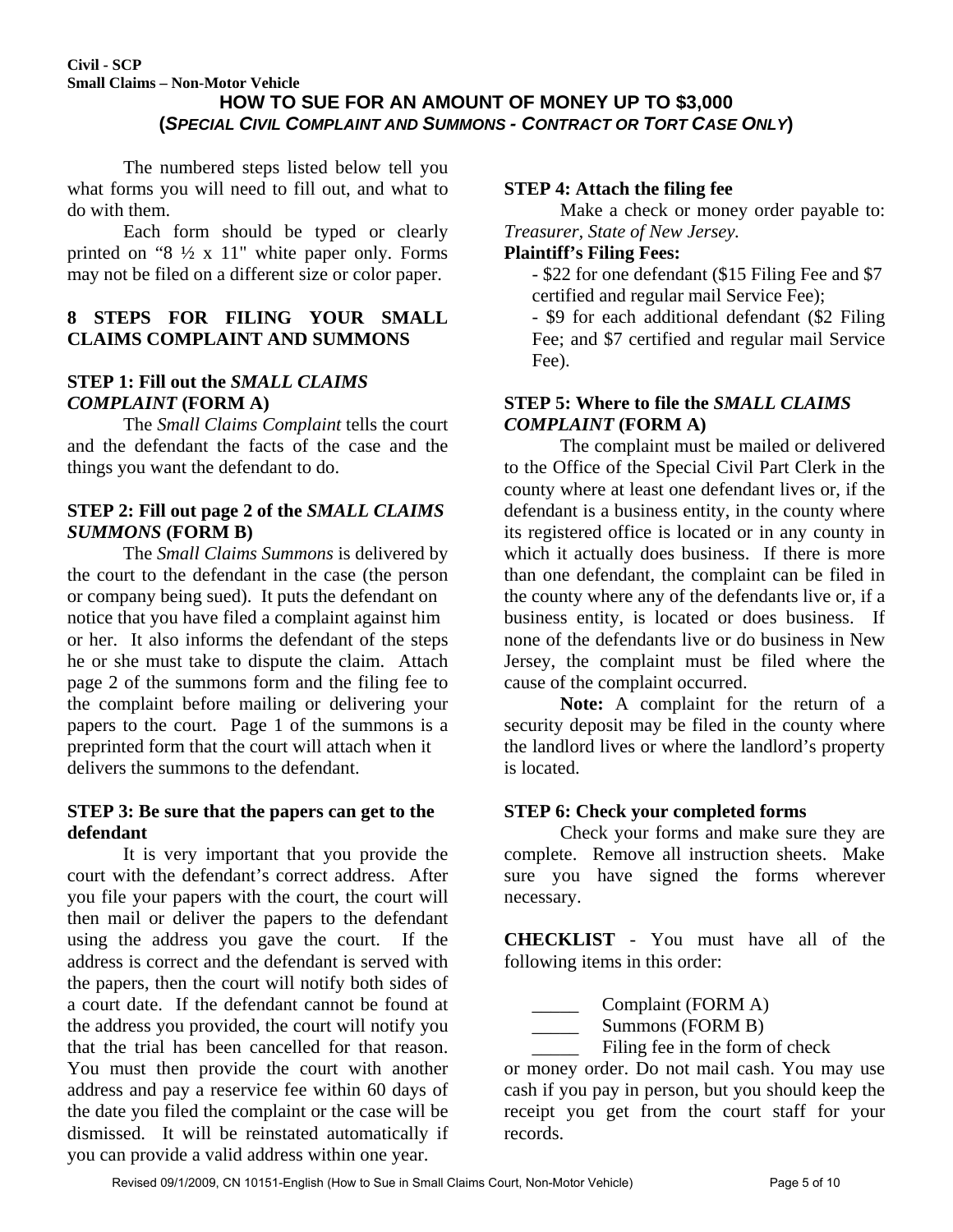#### **STEP 7: Mail or deliver your package of completed papers to the court**

You can deliver your papers to the court in person or you can mail them. If you mail the papers, we recommend that you use certified mail, return receipt requested. This will provide you with a green receipt card that can serve as proof that you mailed the papers. Your post office can tell you how to send certified mail, return receipt requested.

- Make at least 4 copies of the entire packet of completed forms.
- Mail or deliver to the court the original and 2 copies of all the forms, plus two more copies for each additional defendant.
- Keep one copy of the entire packet for your own records.
- Review steps 1 through 7 before mailing this packet to the court.

#### **STEP 8: You will get a court date for your trial**

After you file your papers with the court, you will receive a postcard in the mail with the date you must appear in court. The defendant will also be notified to appear in court on the same date. If you do not appear in court on this date, your case may be dismissed. If you cannot make your court date because of circumstances beyond your control, you must contact the court in advance and request that your date be rescheduled.

If the other party does not appear, the court may find the other party is in *default.* Bring all the evidence (documents, photographs and witnesses) you need to prove your case with you to court on your court date. A witness' written statement, even if under oath, is not admissible in court. Only actual testimony in court of what the witness heard or saw will be allowed. Prepare your questions in advance. Even if the defendant does not appear, the judge may schedule a *Proof Hearing* at which you must present all documents that support your case such as canceled checks, money orders, sales receipts, bills, contracts, estimates, leases, letters, photographs and other documents proving your claim.

The court will likely ask that you attempt to settle your case with the help of a judge's law clerk or another trained mediator before you go to trial. If you settle your case, you must tell the judge and court clerk. If you need an interpreter or an accommodation for a disability for your trial, please contact the court before your trial date.

#### + + + + + + + + + + + + + + + + + + + +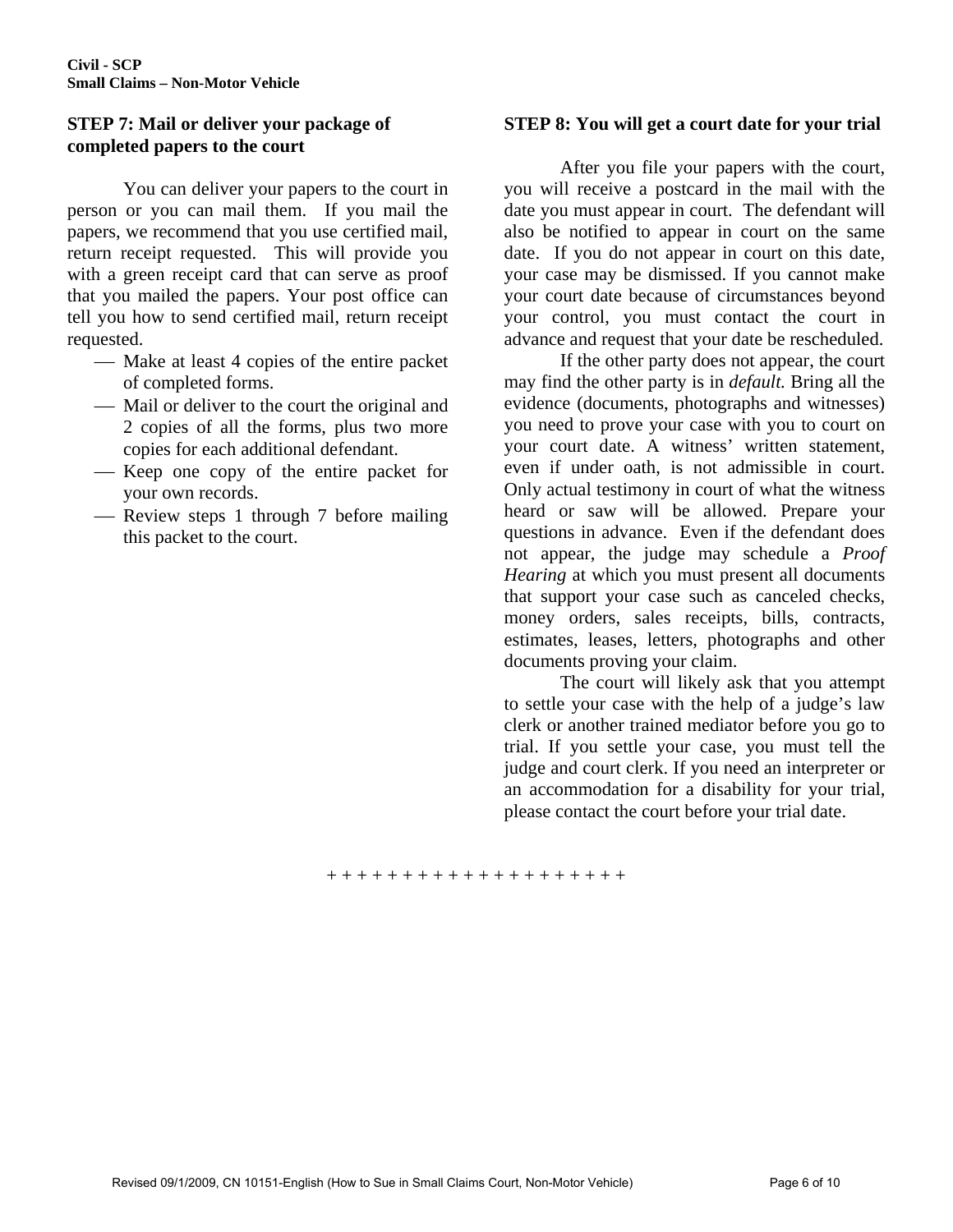#### **INSTRUCTIONS FOR COMPLETING FORM A (SMALL CLAIMS COMPLAINT-CONTRACT OR TORT**)

A. Fill in the required information at the top of the form.

In the section below the *Docket No.*, check the one item that applies to your type of claim:

- **Contract**: Your case involves a written or oral agreement between you and another person or company.
- **Security Deposit**: You want to recover the money you gave a landlord to secure a place for you to lease.

**Rent Owed**: You are a landlord trying to collect the money owed to you by a tenant.

**Tort other than a motor vehicle**: You are asking to be paid for injuries to you or your property resulting from an event other than a motor vehicle accident.

#### **NOTE: You cannot use this packet if you are asking to be paid for injuries to you or your property resulting from a motor vehicle accident. You can obtain a motor vehicle packet from the court.**

B**.** In the section labeled *Complaint*, type or print the amount of money you believe you are owed after the word *Demand*. In the blank spaces in the center of the complaint, you must explain the reasons you are suing the Defendant in detail. **(Note: You may attach more sheets if you need to.)** 

Some reasons you might sue a person or company are:

- $\frac{1}{2}$  a person or company did not comply with a written or oral contract;
- ⎯ you paid money as a down payment and want it returned;
- ⎯ your property was damaged or lost;
- merchandise you bought is defective;
- work you paid for was faulty or not completed;
- ⎯ you want to be paid for work you did;
- someone wrote you a bad check;
- ⎯ you gave a landlord a security deposit that was not returned.
- C. Complete the information regarding interpreters or accommodation for a disability.
- D. If the complaint (Form A) or any of the copies of papers that you attach to the complaint contain a Social Security number, driver's license number, vehicle plate number, insurance policy number, active financial account number or active credit card number, you must redact (black out) this information so that it cannot be seen, unless any such personal identifier is required to be included by statute, rule, administrative directive or court order. If an active financial account is the subject of your case and cannot otherwise be identified, you may use the last four digits of the account to identify it. **NOTE:** Do **not** redact (black out) this information in the original papers that you are keeping since you may have to show them to the court at some point.
- E. Date and sign the form.

**IMPORTANT NOTE:** You *cannot* sue in **Small Claims Court** for a malpractice claim against a doctor, dentist, lawyer or other professional. You *cannot* sue in **Small Claims Court** or in **Special Civil Part** for:

- a claim for child support and/or alimony:
- a claim arising from a probate matter, such as a will.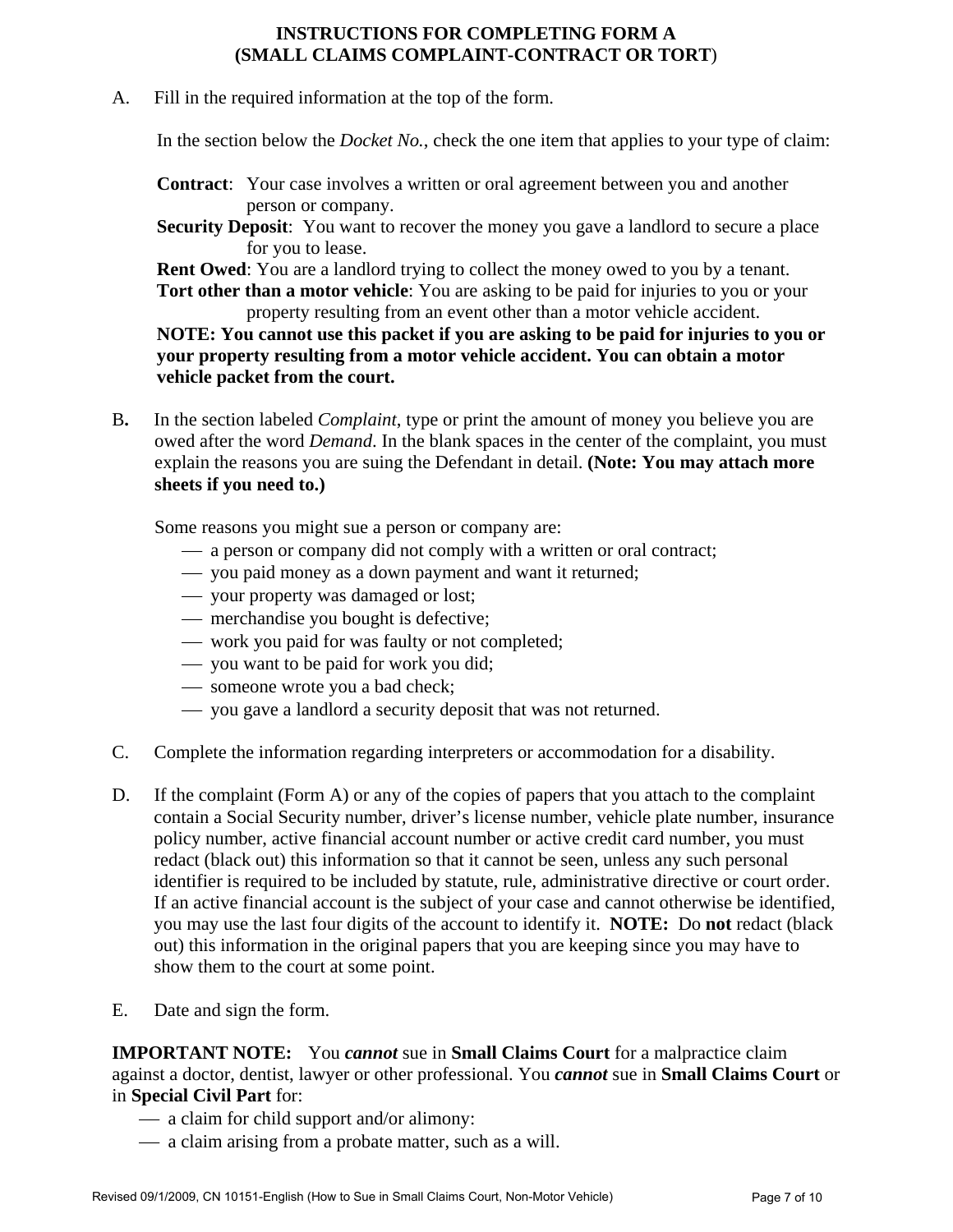|                                                                                                                                  | <b>FORMA</b><br>SMALL CLAIMS COMPLAINT (Contract, Security Deposit, Rent, or Tort)                                                                                                                                            |
|----------------------------------------------------------------------------------------------------------------------------------|-------------------------------------------------------------------------------------------------------------------------------------------------------------------------------------------------------------------------------|
|                                                                                                                                  | <b>SUPERIOR COURT OF NEW JERSEY</b><br>LAW DIVISON, SPECIAL CIVIL PART<br><b>SMALL CLAIMS SECTION</b>                                                                                                                         |
| Attorney for Plaintiff (if any)                                                                                                  | <b>County</b>                                                                                                                                                                                                                 |
| Address<br><u> 1989 - Johann Harry Harry Harry Harry Harry Harry Harry Harry Harry Harry Harry Harry Harry Harry Harry Harry</u> | Docket No.                                                                                                                                                                                                                    |
| Telephone No.                                                                                                                    | (to be provided by the court)                                                                                                                                                                                                 |
| <b>From Plaintiff</b>                                                                                                            |                                                                                                                                                                                                                               |
| Name                                                                                                                             |                                                                                                                                                                                                                               |
| Address<br><u> 1989 - Johann Stein, mars an deutscher Stein und der Stein und der Stein und der Stein und der Stein und der</u>  | <b>CIVIL ACTION</b><br><b>COMPLAINT</b>                                                                                                                                                                                       |
| Telephone No.                                                                                                                    |                                                                                                                                                                                                                               |
| <b>To Defendant</b>                                                                                                              | <b>Check One – See Instruction A for Form A</b><br>Contract                                                                                                                                                                   |
| Name                                                                                                                             | <b>Security Deposit</b>                                                                                                                                                                                                       |
| Address<br><u> 1989 - Johann Barbara, martxa alemaniar arg</u>                                                                   | Rent<br>Personal Injury or Property Damage (other than motor                                                                                                                                                                  |
| Telephone No.<br><u> 1980 - Andrea Andrew Maria (h. 1980).</u>                                                                   | vehicle)                                                                                                                                                                                                                      |
|                                                                                                                                  | <b>COMPLAINT (See instruction B for form A)</b>                                                                                                                                                                               |
|                                                                                                                                  |                                                                                                                                                                                                                               |
|                                                                                                                                  | <b>IMPORTANT:</b> Plaintiffs and defendants must bring all witnesses, photos, and documents, and other evidence to the<br>hearing. Subpoena forms are available at the Clerk's office to require the attendance of witnesses. |
| At the trial Plaintiff will require:<br>An interpreter                                                                           | $\overline{N}$<br>Yes                                                                                                                                                                                                         |
| An accommodation for disability                                                                                                  | Yes<br>$\Box$ No<br>$\mathbf{I}$                                                                                                                                                                                              |
| contemplated, and that no other parties should be joined in this action.                                                         | I certify that the matter in controversy is not the subject of any other court action or arbitration proceeding, now pending or                                                                                               |
|                                                                                                                                  | I certify that confidential personal identifiers have been redacted from documents now submitted to the court, and will be<br>redacted from all documents submitted in the future in accordance with Rule 1:38-7(b).          |
| Date                                                                                                                             | Your Signature                                                                                                                                                                                                                |

Your Name Typed or Printed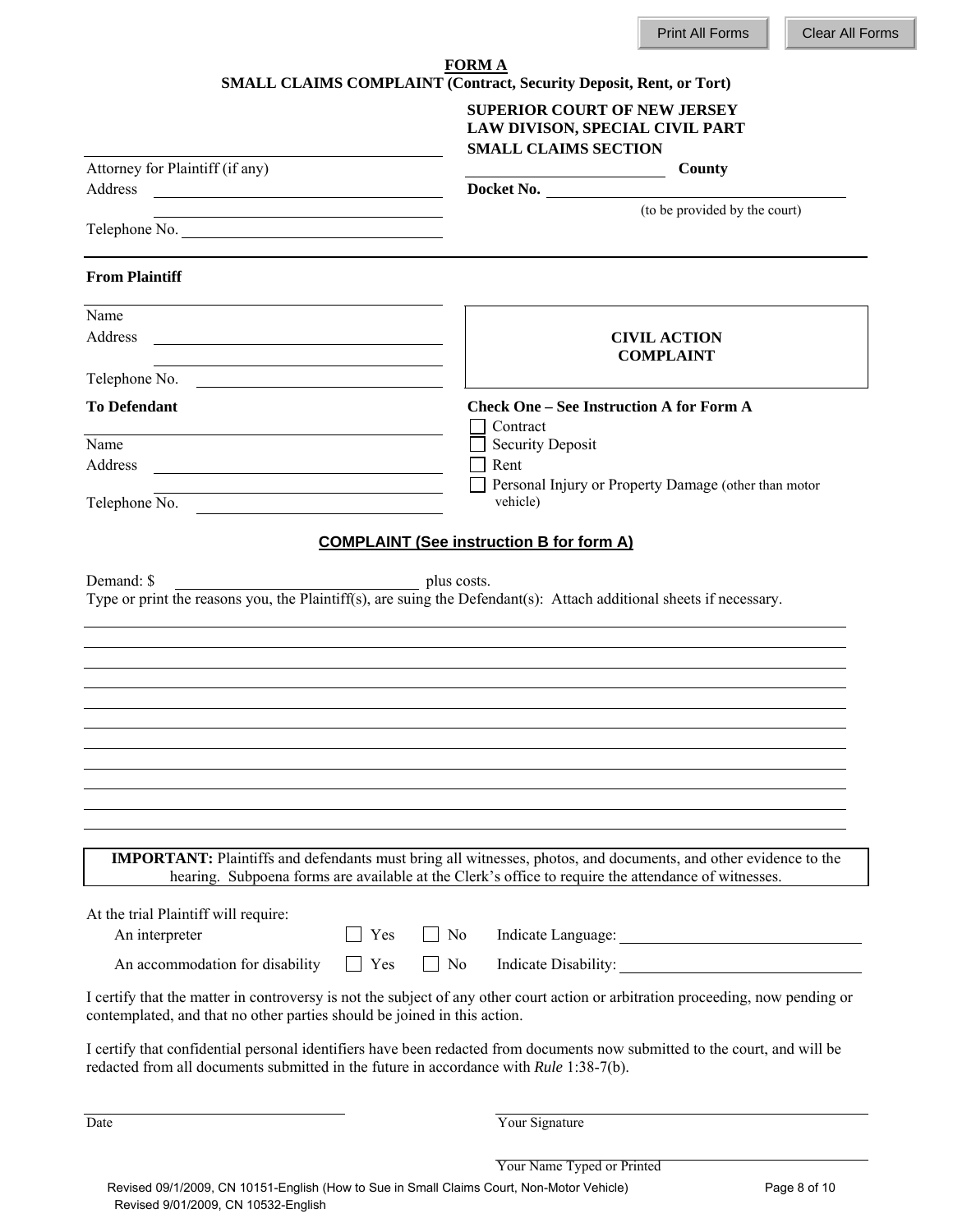#### **INSTRUCTIONS FOR COMPLETING FORM B (SMALL CLAIMS SUMMONS**)

- **A.** Under the section labeled *Plaintiff or Plaintiff's Attorney Information*, type or print the name, address and telephone number of your attorney if you have one. If you do not have an attorney and are representing yourself, type or print **your** name, address and telephone number.
- **B.** Under the section labeled *Defendant Information,* type or print the Defendant(s)' name, address and telephone number.
- **C.** In the upper right hand corner before the word *County*, type or print the name of the county you are suing in.
- **D.** In the spaces below the word *County*, type or print the address and telephone number of the courthouse you are filing in.
- **E.** Where it says to *Check One*, check whether you are suing for breach of contract or a tort.
- **F.** In the space after the words *Demand Amount*, type or print the amount you are suing for.
- **G.** In the space after the words *Filing Fee*, type or print the total amount of the filing fee for the number of defendants you are suing (see STEP 4 on page 5).
- **H.** Leave the space after the word *Service Fee* blank for the court staff to complete.
- **I.** Leave blank the space after the words *Attorney's Fees*. If you are represented by an attorney he or she will fill that section out for you.
- **J.** Leave the area after the word *Total* blank for the court staff to complete.